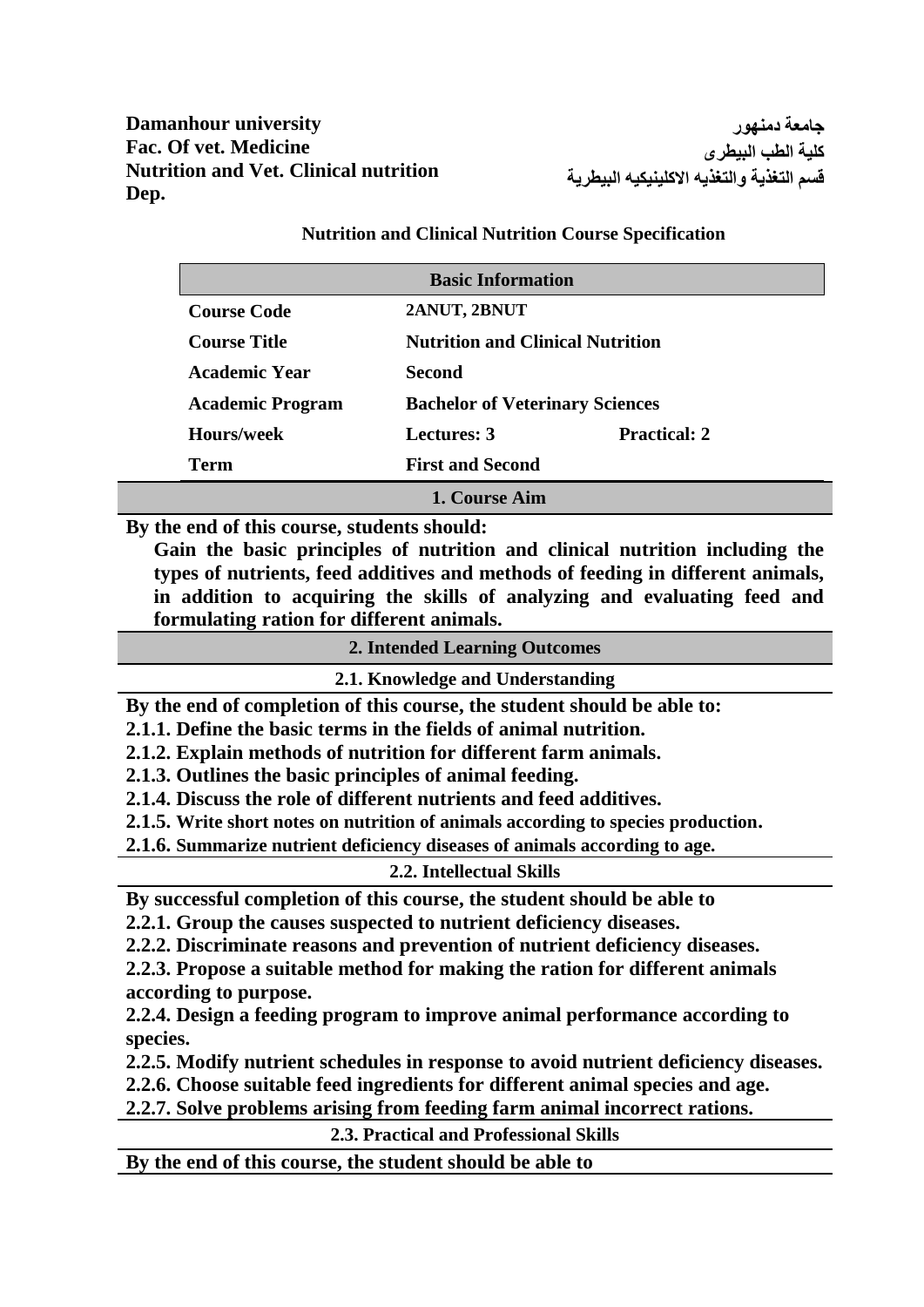**2.3.1. Analyze different feed sample for detection its nutrient composition.**

**2.3.2. Deal with problems arising from feeding farm animal incorrect rations.** 

**2.3.3. Design system of feeding different animals according to type of production.**

**2.3.4. Prepare and process a feed according to animal species.**

**2.3.5. Formulate ration for farm animals, poultry and fish according to the nutrients requirements guidelines.**

| <b>2.4. General and Transferrable Skills</b> |  |
|----------------------------------------------|--|
|                                              |  |

**By the end of this course, the student should be able to**

**2.4.1 Deal ethically with faculty staff, colleagues and stakeholders,**

**2.4.2 Work in a multidisciplinary team,**

**2.4.3 Search the web for a given course topic to build up a review,**

**2.4.4 Demonstrate personal skills.**

| <b>3. Course Contents</b>                               |                         |                               |                |                   |  |
|---------------------------------------------------------|-------------------------|-------------------------------|----------------|-------------------|--|
| <b>1st Semester</b>                                     |                         |                               |                |                   |  |
|                                                         | No. of                  | Lectu                         | <b>Pract</b>   | <b>ILOS</b>       |  |
| <b>Topic</b>                                            | hours                   | res                           | ical           |                   |  |
| Course description, the animal body                     | 3                       | $\overline{\mathbf{3}}$       |                | $2/1/1 - 2/1/3$   |  |
| and its food                                            |                         |                               |                |                   |  |
| <b>General Nutrition</b>                                |                         |                               |                |                   |  |
| The role and requirement of water<br>$\blacksquare$     | 3                       | 3                             | --             | 2/1/4             |  |
| Carbohydrates in animal nutrition<br>п                  | 3                       | 3                             |                | $2/1/4 - 2/1/3$   |  |
|                                                         |                         |                               |                | 2/2/4             |  |
| Lipids in animal nutrition<br>$\blacksquare$            | 3                       | $\mathbf{3}$                  | $=$ $=$        | $2/1/4 - 2/2/4$   |  |
| Protein and amino acids in animal<br>$\blacksquare$     | 3                       | 3                             |                | 2/1/4             |  |
| nutrition                                               |                         |                               |                |                   |  |
| <b>Minerals in animal nutrition</b>                     | 7                       | $\overline{7}$                | --             | $2/1/4 - 2/1/6$   |  |
|                                                         |                         |                               |                | 2/2/7             |  |
| <b>Vitamins in animal nutrition</b>                     | $\overline{7}$          | $\overline{7}$                | --             | $2/1/4 - 2/1/6$   |  |
|                                                         |                         |                               |                | 2/2/1             |  |
| <b>Feed additives</b>                                   | 6                       | 6                             | $=$ $=$        | 2/1/4             |  |
| <b>Clinical nutrition</b>                               |                         |                               |                |                   |  |
| <b>Nutrition</b><br>animal<br>and<br>health<br>and      | $\overline{\mathbf{4}}$ | $\overline{\mathbf{4}}$       |                | $2/2/2 - 2/1/6$   |  |
| production                                              |                         |                               |                | 2/1/4             |  |
| <b>Nutritional</b><br>disorders<br>and health of        | 6                       | 6                             | --             | $2/1/6 - 2/2/1$   |  |
| dairy animals                                           |                         |                               |                | 2/2/7             |  |
| <b>Technical terms</b><br>٠                             | $\overline{2}$          | $-$                           | $\overline{2}$ | 2/3/1             |  |
| Feed quality, evaluation and classification             |                         |                               |                |                   |  |
| Quality and safety of animal feeds<br>п                 | 8                       | --                            | 8              | 2/3/1             |  |
| and feedstuff                                           |                         |                               |                |                   |  |
| <b>Evaluation of foods</b><br>$\blacksquare$            | 5                       | $\blacksquare$ $\blacksquare$ | 5              | 2/3/1             |  |
| <b>Classification of feeds</b><br>$\blacksquare$        | 15<br>15                |                               | 2/3/1          |                   |  |
| <b>Student activity</b><br>$\blacksquare$               |                         |                               |                | $2/4/1 - 2/4/2 -$ |  |
| $2/4/3$ -<br>- field trips to animal feed factories and |                         |                               |                |                   |  |
| farm animals                                            | 2/4/4                   |                               |                |                   |  |
| -poster preparation                                     |                         |                               |                |                   |  |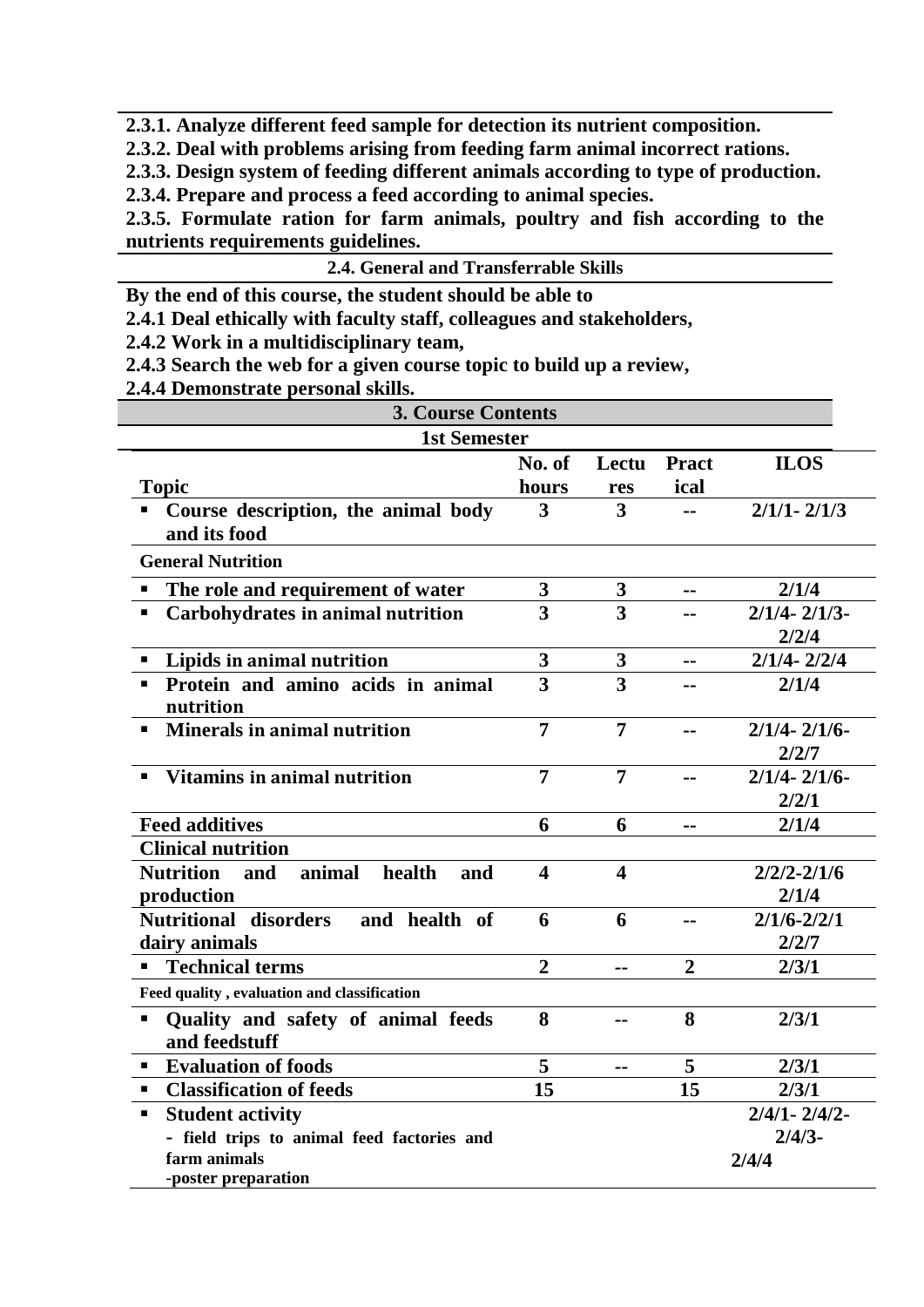| 2 <sup>nd</sup> Semester                                                                                             |                         |                         |                         |                                    |
|----------------------------------------------------------------------------------------------------------------------|-------------------------|-------------------------|-------------------------|------------------------------------|
|                                                                                                                      |                         |                         |                         |                                    |
| <b>Feeding Standards</b>                                                                                             |                         |                         |                         |                                    |
| Feeding standards for maintenance<br>and growth                                                                      | 5                       | 5                       |                         | 2/1/5                              |
| " Feeding standards for fattening                                                                                    | 3                       | $\boldsymbol{3}$        | $-1$                    | 2/1/5                              |
| Feeding standards for reproduction<br>٠<br>and lactation                                                             | $\overline{\mathbf{4}}$ | $\overline{\mathbf{4}}$ |                         | $2/1/2 - 2/1/5$                    |
| <b>Special Nutrition</b>                                                                                             |                         |                         |                         |                                    |
| Feeding dairy cattle on drylot rations                                                                               | 3                       | 3                       | --                      | 2/1/2                              |
| <b>Feeding</b><br>beef<br>dairy<br>for<br>п<br>meat<br>production                                                    | $\overline{2}$          | $\overline{2}$          |                         | $2/1/2 - 2/2/6$                    |
| Nutrient requirements and feeding of<br>٠<br>sheep and goats                                                         | 5                       | 5                       | $=$                     | $2/1/2 - 2/1/5$<br>2/2/4           |
| • Camel nutrition and feeding                                                                                        | 3                       | $\boldsymbol{3}$        |                         | $2/1/2 - 2/2/5$                    |
| Nutrient requirement and feeding of<br>٠<br>horses.                                                                  | 3                       | $\overline{\mathbf{3}}$ |                         | $2/1/2 - 2/2/3$                    |
| <b>Poultry nutrition and feeding</b>                                                                                 | 8                       | 8                       | $-1$                    | $2/1/2 - 2/1/6$<br>$2/2/5 - 2/2/4$ |
| <b>Rabbit nutrition and feeding</b><br>п                                                                             | 3                       | 3                       | $=$ $=$                 | $2/1/2 - 2/1/5$<br>2/1/6           |
| <b>Fish nutrition and feeding</b><br>$\blacksquare$                                                                  | 3                       | 3                       | $=$ $=$                 | $2/1/2 - 2/2/6$                    |
| Dog and cat nutrition and feeding                                                                                    | 3                       | 3                       | --                      | 2/1/2                              |
| <b>Feed preparation and processing</b><br>٠                                                                          | $\overline{\mathbf{4}}$ | --                      | $\overline{\mathbf{4}}$ | 2/3/4                              |
| <b>Ration formulation for poultry</b><br>٠                                                                           | 6                       | --                      | 6                       | $2/3/4 - 2/3/3$                    |
| Ration formulation for growth and<br>П<br>fattening                                                                  | 3                       |                         | 3                       | 2/3/5                              |
| <b>Ration</b><br>formulation<br>for<br>lactating<br>cattle                                                           | 6                       |                         | 6                       | $2/3/3 - 2/3/5$                    |
| Ration formulation for sheep and<br>goats                                                                            | 3                       |                         | 3                       | $2/3/2 - 2/3/5$                    |
| <b>Ration formulation for horse</b>                                                                                  | 3                       | --                      | 3                       | 2/3/5                              |
| <b>Ration formulation for rabbit</b>                                                                                 | 3                       |                         | 3                       | 2/3/5                              |
| <b>Ration formulation for fish</b>                                                                                   | $\overline{2}$          | --                      | $\overline{2}$          | 2/3/5                              |
| <b>Student activity</b><br>٠                                                                                         |                         |                         |                         | $2/4/1 - 2/4/2$                    |
| - field trips to animal feed factories and<br>farm animals<br>-poster preparation<br>- mini-reviews and presentation |                         |                         |                         | $2/4/3$ -<br>2/4/4                 |
| <b>Total</b>                                                                                                         | 150                     | 90                      | 6                       |                                    |
|                                                                                                                      |                         |                         | $\boldsymbol{0}$        |                                    |

|                  | 4. Teaching and Learning Methods     |  |
|------------------|--------------------------------------|--|
| <b>Lectures:</b> | <b>Interactive lectures through:</b> |  |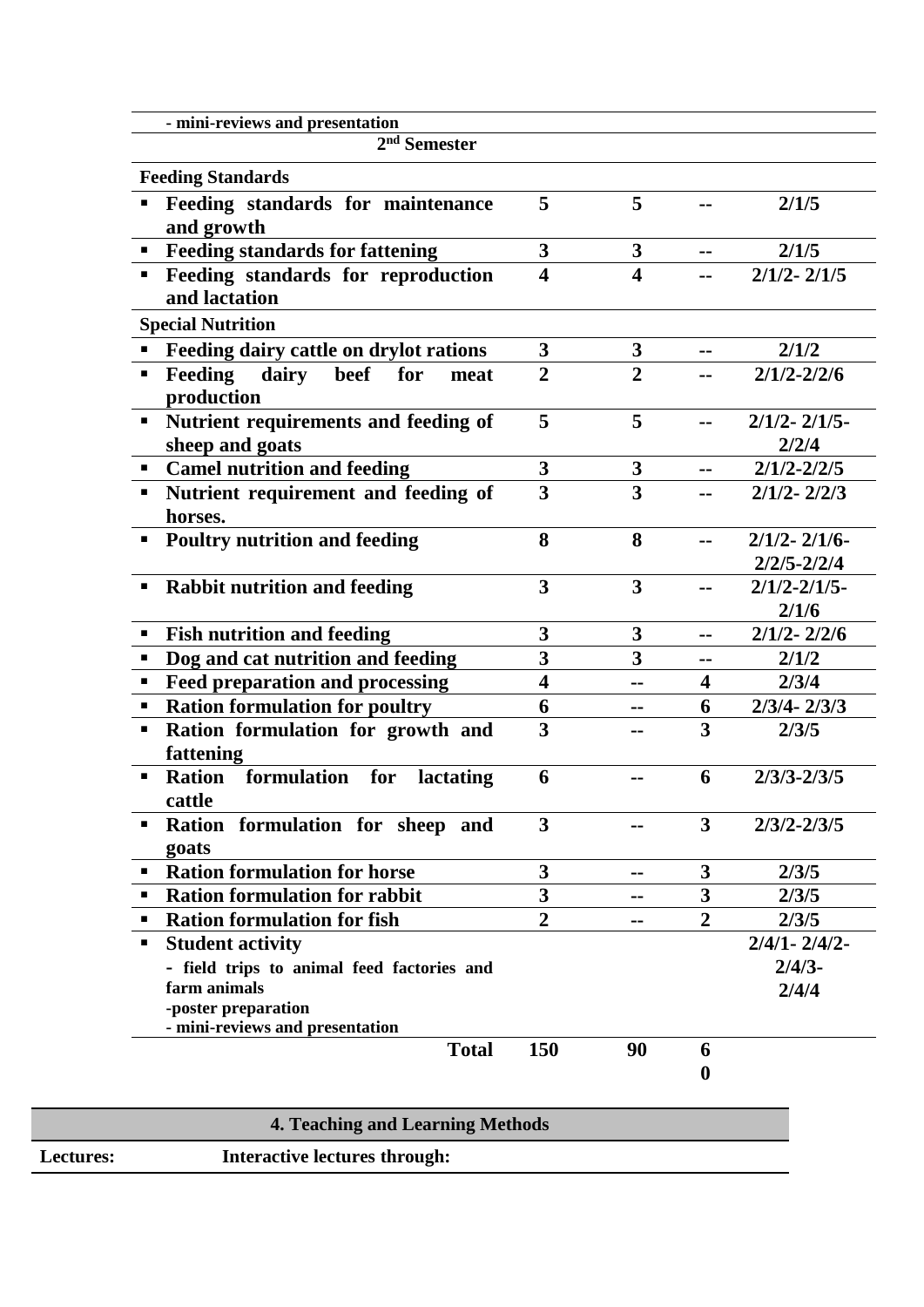|                                     | <b>Student involvement in the discussions</b>                                            |
|-------------------------------------|------------------------------------------------------------------------------------------|
|                                     | The use of datashow for demonstration of electronic slides and<br>videos tutorials.      |
| <b>Practical sessions:</b>          | • Laboratory analysis of feedstuffs.                                                     |
|                                     | <b>Identification of feed ingredients.</b><br>$\bullet$                                  |
|                                     | Training on ration formulation and using standard tables.                                |
|                                     | <b>Slideshow exams.</b><br>$\bullet$                                                     |
| <b>Self-Learning</b><br>activities: | Field trips to animal feed factories and animal, poultry and fish<br>$\bullet$<br>farms. |
|                                     | <b>Poster preparations</b><br>$\bullet$                                                  |
|                                     | <b>Mini–reviews and presentations</b>                                                    |

## **5. Teaching and Learning Methods for Students of Limited Capabilities**

- **Activating staff office hours.**
- **Additional revisions for previously taught and difficult topics.**
- **Providing a summary for previous chapter at the end of each one.**
- **Following up student feedbacks.**

|                   | <b>6. Student Assessment</b>              |                   |                   |                   |
|-------------------|-------------------------------------------|-------------------|-------------------|-------------------|
|                   | <b>Intended Learning Outcomes Covered</b> |                   |                   |                   |
| 6.1. Methods      | KU                                        | <b>IS</b>         | <b>PPS</b>        | <b>GTS</b>        |
| Written           | 2.1.1/2.1.2/2.1.3                         | 2.2.1/2.2.3/2.2.7 |                   |                   |
| exams             | 2.1.4/2.1.6/2.1.5                         |                   |                   |                   |
| <b>Practical</b>  |                                           |                   | 2.3.1/2.3.2/2.3.3 |                   |
| exams             |                                           |                   | 2.3.4/2.3.5       |                   |
| Oral exams        |                                           | 2,2,2/2,2.4/      |                   | 2.4.1/2.4.4       |
|                   |                                           | 2.2.5 / 2.2.6/    |                   |                   |
|                   |                                           | 2.2.7             |                   |                   |
| <b>Student</b>    |                                           |                   |                   | 2.4.1/2.4.2/2.4.3 |
| <b>Activities</b> |                                           |                   |                   | 2.4.4             |

**KU, knowledge and understanding; IS, intellectual skills; PPS, practical and professional skills; GTS, general and transferable skills.**

|                        | <b>6.2. Exam Description</b>                           |
|------------------------|--------------------------------------------------------|
| <b>Written exams</b>   | Short essays.<br>$\bullet$                             |
|                        | Multiple choice questions.                             |
|                        | • True or false.                                       |
|                        | <b>Scientific terms</b>                                |
|                        | Comparisons.<br>$\bullet$                              |
| <b>Practical exams</b> | Slideshows.<br>$\bullet$                               |
|                        | <b>Ration formulation for different animal species</b> |
|                        | Feed analysis.                                         |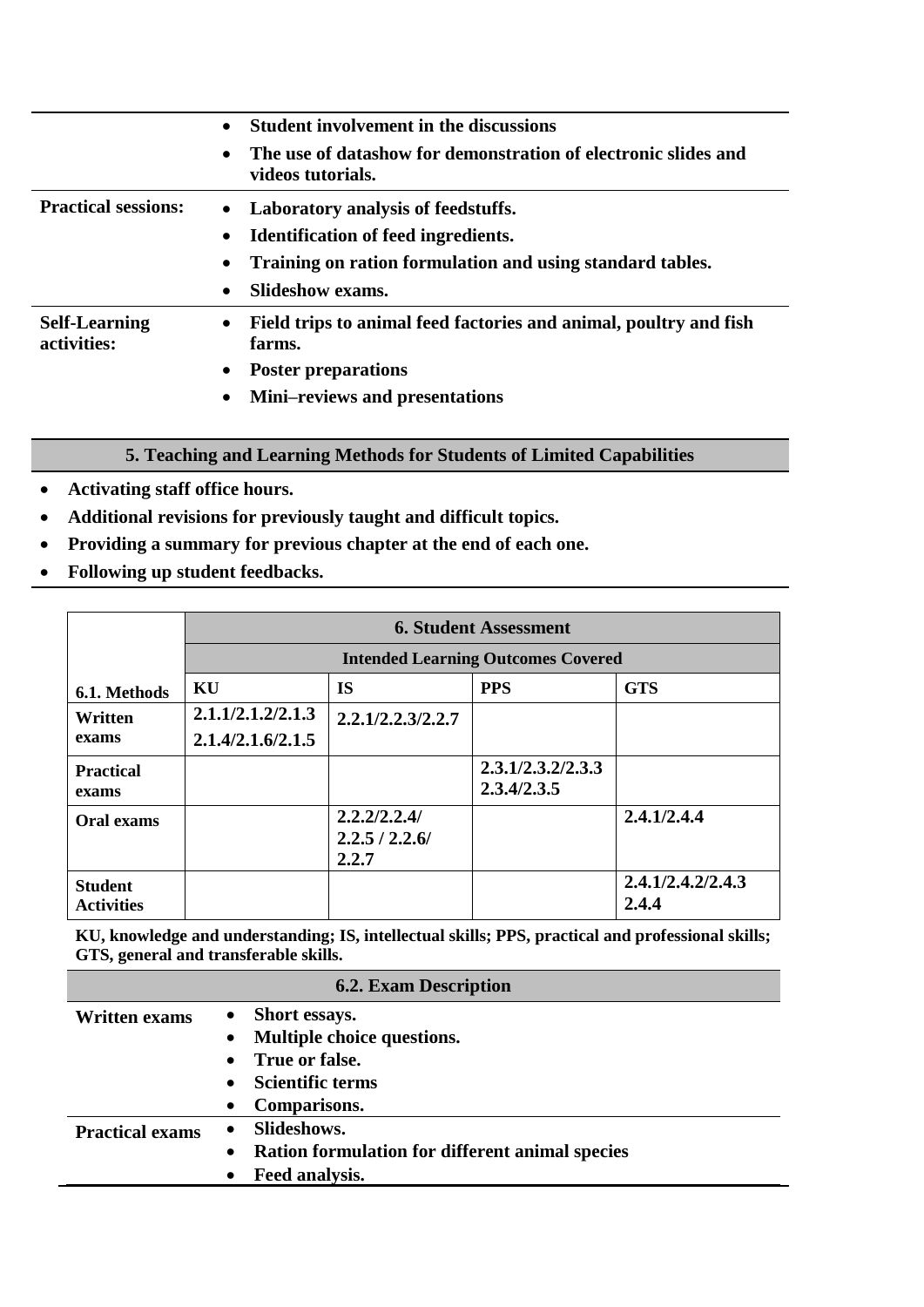|                              | Identifying feed ingredients.                                                                                                                             |  |  |
|------------------------------|-----------------------------------------------------------------------------------------------------------------------------------------------------------|--|--|
| <b>Oral exams</b>            | The students choose randomly questions/topics cards in front of<br>$\bullet$<br>the examiners' committee who have the course specification in<br>hands.   |  |  |
|                              | The exam committee involves at least 2 examiners. Each<br>$\bullet$<br>evaluates the student by giving a separate score. The scores are<br>then averaged. |  |  |
|                              | The student randomly selects question cards.<br>$\bullet$                                                                                                 |  |  |
| <b>Student</b><br>activities | Self-learning activities are evaluated during the semester. For<br>$\bullet$<br>details, refer to the section: "4. Teaching and Learning<br>Methods".     |  |  |
|                              |                                                                                                                                                           |  |  |
|                              |                                                                                                                                                           |  |  |

|                             | <b>6.3. Assessment Schedule</b> | <b>6.4. Weighing of Assessments</b> |               |
|-----------------------------|---------------------------------|-------------------------------------|---------------|
| <b>Exams and activities</b> | Week (in each semester)         | Per semester                        | Total $(\% )$ |
| Semester work exam          | $4th$ , $8th$ and $12th$        | 8                                   | 16            |
| <b>Student activities</b>   | <b>Throughout the semester</b>  | $\mathcal{D}_{\mathcal{L}}$         | 4             |
| <b>Final written exam</b>   | 16 <sup>th</sup>                | 25                                  | 50            |
| <b>Final Practical exam</b> | 15 <sup>th</sup>                | 10                                  | 20            |
| <b>Final oral exam</b>      | 16 <sup>th</sup>                | 5                                   | 10            |
| <b>Total</b>                |                                 | 50                                  | 100           |

| <b>7. List of References</b>                                                                                                                                                                           |  |  |
|--------------------------------------------------------------------------------------------------------------------------------------------------------------------------------------------------------|--|--|
| <b>7.1. Course Notes</b>                                                                                                                                                                               |  |  |
| Ahmed, HA and Mervat AA. Animal Nutrition and Clinical Nutrition.<br>Departmental Notes, Department of Nutrition and Clinical Nutrition, Faculty<br>of Veterinary Medicine, Damanhour University.      |  |  |
| <b>7.2. Essential Books</b>                                                                                                                                                                            |  |  |
| $(1981)$ . 3rd<br>- Animal Nutrition<br>Ed., McDonald, F.; Edwards, R.A. and<br>Greenhalagh                                                                                                            |  |  |
| - Animal Nutrition (2010). 10 <sup>th</sup> Ed., Maynard, L.A.; Lossl., J.K., Hintz, H.F. and<br>Warner, R.G.                                                                                          |  |  |
| <b>7.3. Recommended Books</b>                                                                                                                                                                          |  |  |
| - Basic Animal Nutrition and Feeding. 3 <sup>rd</sup> Ed. Church, D.C. and Pond, W.C.<br>(1988)                                                                                                        |  |  |
| - Feeds and Feeding, 3 <sup>rd</sup> Ed. Cullison, A. E. (1982)                                                                                                                                        |  |  |
| - Large Animal Clinical Nutrition (1991). Naylor, J. M. and Ralton, S.L.<br>- Animal Nutrition (2002), 6 <sup>th</sup> ed, Mcdonald .P. Prentice hall.                                                 |  |  |
| - Commercial Poultry Nutrition - 3 (2008) lesson, S., Nottingham University Press<br>- Nutrient Requirements and Feeding of Finfish for Auaculture (2002), Carl D.Wbster<br>Chhorn lim Cabi Publishing |  |  |
| 7.4. Periodicals, websites  etc.                                                                                                                                                                       |  |  |
| - Journal of Animal Science Livestock Production Science                                                                                                                                               |  |  |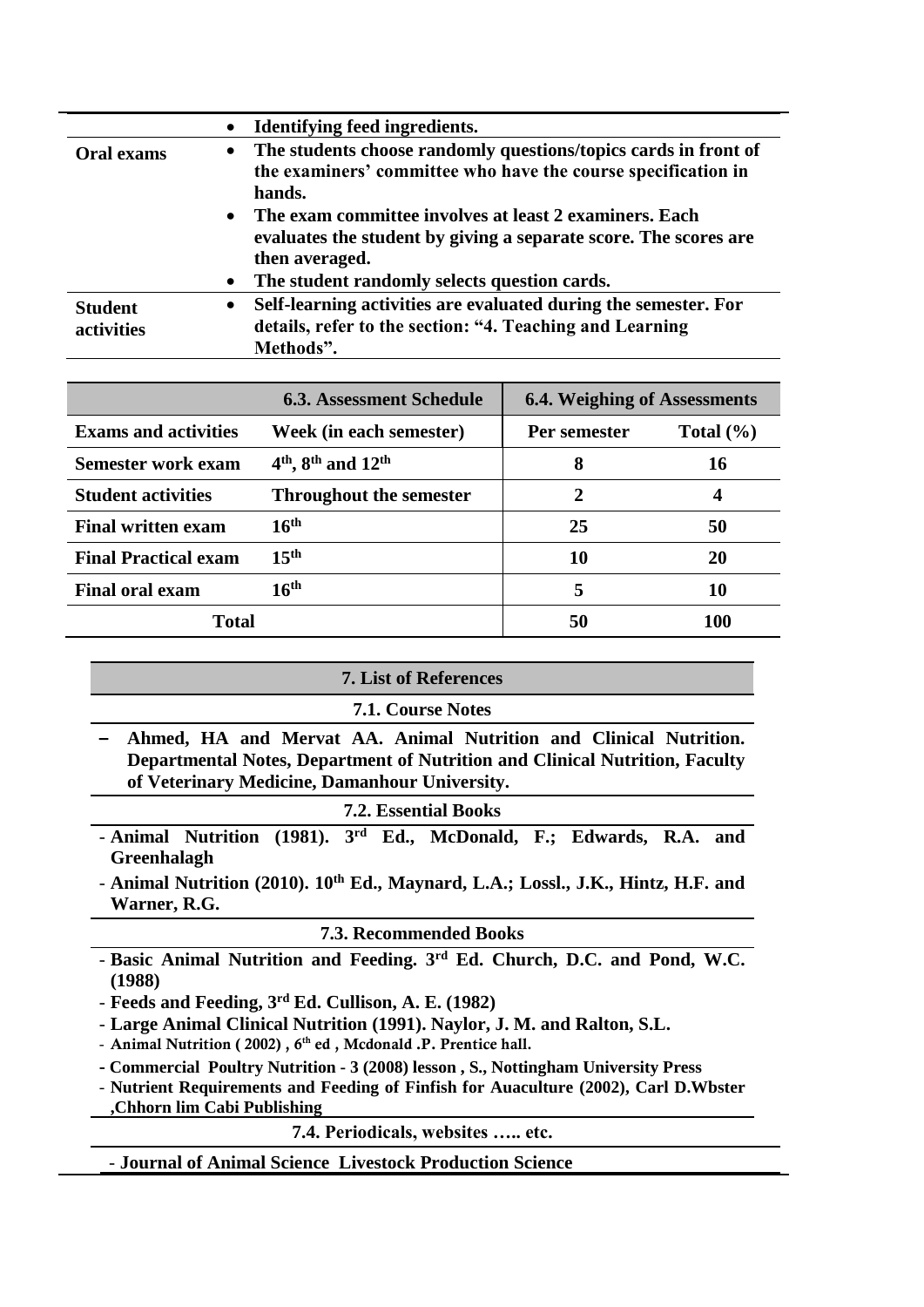## - **Animal Science**

- **Scientific websites**
	- **[www.animal-nutrition.basf.com.](http://www.animal-nutrition.basf.com/)**
	- **[http://www.wiley.com/bw/journal.asp?ref=0931-2439.](http://www.wiley.com/bw/journal.asp?ref=0931-2439)**
	- **[www.animalnutritiontechnologies.com.](http://www.animalnutritiontechnologies.com/)**
	- **www.nutrition.org/education-and.../graduate-program-directory**

**منسق المادة: د/ حمادة عبدالعزيزالسيد**

**رئيس القسم العلمى: د/ حمادة عبدالعزيزالسيد**